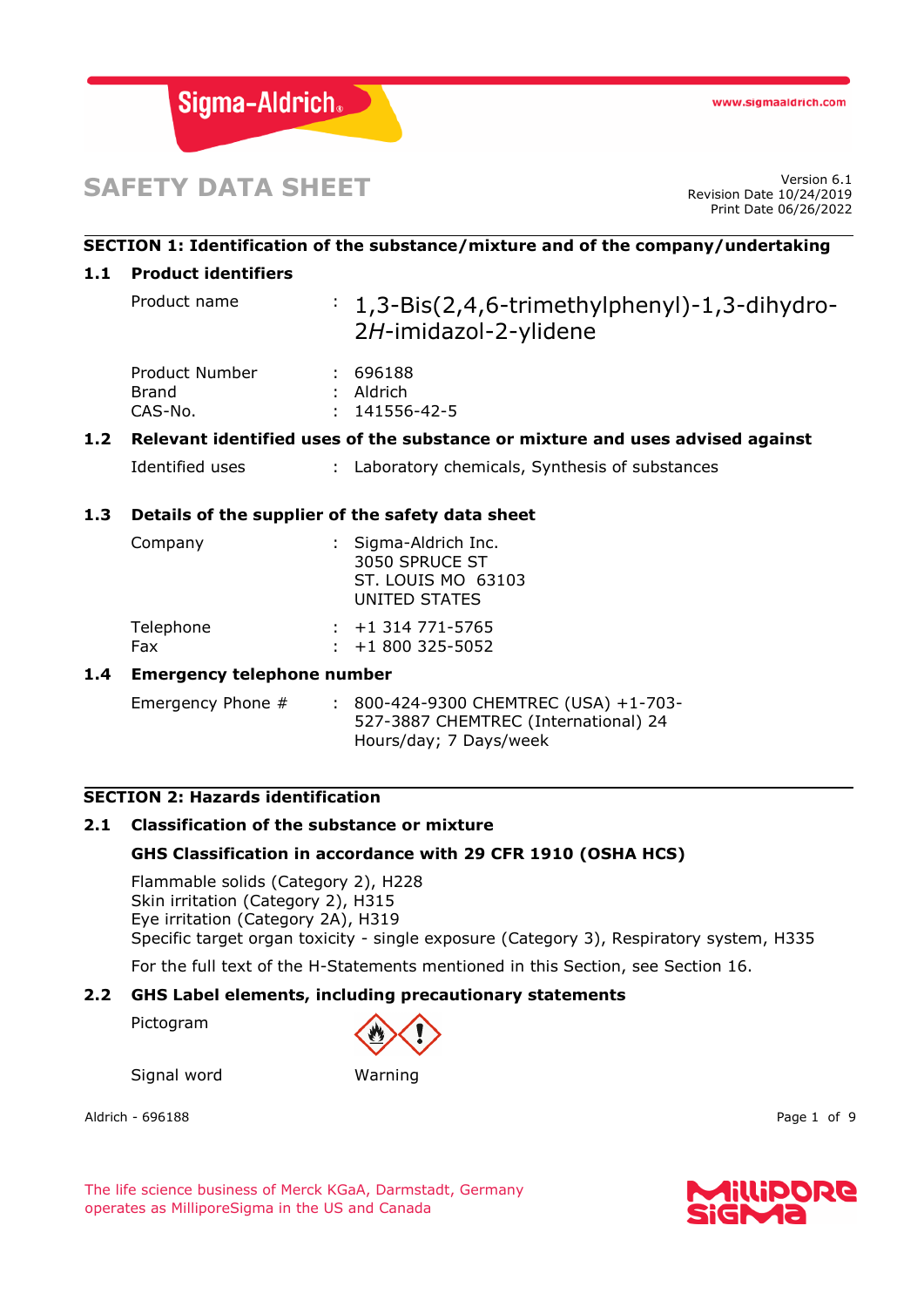| Hazard statement(s)        |                                                                                                                               |
|----------------------------|-------------------------------------------------------------------------------------------------------------------------------|
| H <sub>228</sub>           | Flammable solid.                                                                                                              |
| H315                       | Causes skin irritation.                                                                                                       |
| H319                       | Causes serious eye irritation.                                                                                                |
| H335                       | May cause respiratory irritation.                                                                                             |
| Precautionary statement(s) |                                                                                                                               |
| P210                       | Keep away from heat/sparks/open flames/hot surfaces. No                                                                       |
|                            | smoking.                                                                                                                      |
| P240                       | Ground/bond container and receiving equipment.                                                                                |
| P241                       | Use explosion-proof electrical/ ventilating/ lighting equipment.                                                              |
| P261                       | Avoid breathing dust/ fume/ gas/ mist/ vapours/ spray.                                                                        |
| P264                       | Wash skin thoroughly after handling.                                                                                          |
| P271                       | Use only outdoors or in a well-ventilated area.                                                                               |
| P280                       | Wear protective gloves/ eye protection/ face protection.                                                                      |
| $P302 + P352$              | IF ON SKIN: Wash with plenty of soap and water.                                                                               |
| $P304 + P340 + P312$       | IF INHALED: Remove person to fresh air and keep comfortable<br>for breathing. Call a POISON CENTER/doctor if you feel unwell. |
| $P305 + P351 + P338$       | IF IN EYES: Rinse cautiously with water for several minutes.                                                                  |
|                            | Remove contact lenses, if present and easy to do. Continue<br>rinsing.                                                        |
| $P332 + P313$              | If skin irritation occurs: Get medical advice/attention.                                                                      |
| $P337 + P313$              | If eye irritation persists: Get medical advice/ attention.                                                                    |
| P362                       | Take off contaminated clothing and wash before reuse.                                                                         |
| $P370 + P378$              | In case of fire: Use dry sand, dry chemical or alcohol-resistant                                                              |
|                            | foam to extinguish.                                                                                                           |
| $P403 + P233$              | Store in a well-ventilated place. Keep container tightly closed.                                                              |
| P405                       | Store locked up.                                                                                                              |
| P501                       | Dispose of contents/ container to an approved waste disposal                                                                  |
|                            | plant.                                                                                                                        |

#### **2.3 Hazards not otherwise classified (HNOC) or not covered by GHS** Lachrymator.

# **SECTION 3: Composition/information on ingredients**

| <b>Substances</b><br>Synonyms          |                                                      | : 1,3-Bis(2,4,6-trimethylphenyl)imidazol-2-ylidene              |               |
|----------------------------------------|------------------------------------------------------|-----------------------------------------------------------------|---------------|
| Formula<br>Molecular weight<br>CAS-No. | : $C_{21}H_{24}N_{2}$<br>304.43 g/mol<br>141556-42-5 |                                                                 |               |
| Component                              |                                                      | Classification                                                  | Concentration |
|                                        |                                                      | 1,3Bis(2,4,6-trimethylphenyl)-1,3-dihydro-2H-imidazol-2-ylidene |               |
|                                        |                                                      | Flam. Sol. 2; Skin Irrit. 2; $  \lt = 100 \%$                   |               |

For the full text of the H-Statements mentioned in this Section, see Section 16.

Aldrich - 696188 Page 2 of 9

Eye Irrit. 2A; STOT SE 3; H228, H315, H319, H335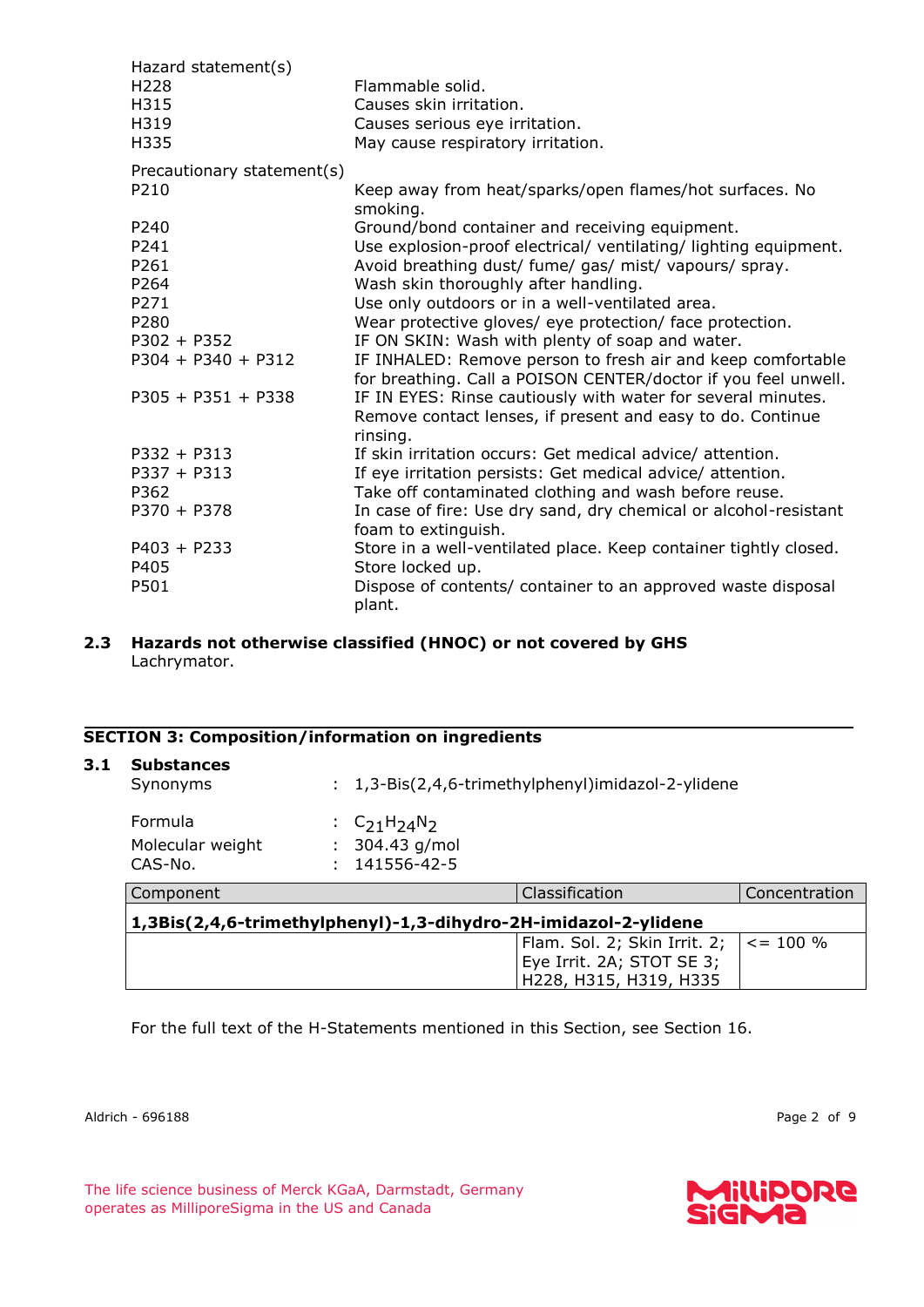## **SECTION 4: First aid measures**

#### **4.1 Description of first aid measures**

#### **General advice**

Consult a physician. Show this safety data sheet to the doctor in attendance.Move out of dangerous area.

#### **If inhaled**

If breathed in, move person into fresh air. If not breathing, give artificial respiration. Consult a physician.

#### **In case of skin contact**

Wash off with soap and plenty of water. Consult a physician.

#### **In case of eye contact**

Rinse thoroughly with plenty of water for at least 15 minutes and consult a physician.

#### **If swallowed**

Do NOT induce vomiting. Never give anything by mouth to an unconscious person. Rinse mouth with water. Consult a physician.

- **4.2 Most important symptoms and effects, both acute and delayed** The most important known symptoms and effects are described in the labelling (see section 2.2) and/or in section 11
- **4.3 Indication of any immediate medical attention and special treatment needed** No data available

# **SECTION 5: Firefighting measures**

#### **5.1 Extinguishing media**

# **Suitable extinguishing media**

Use water spray, alcohol-resistant foam, dry chemical or carbon dioxide.

**5.2 Special hazards arising from the substance or mixture** Carbon oxides, Nitrogen oxides (NOx)

#### **5.3 Advice for firefighters** Wear self-contained breathing apparatus for firefighting if necessary.

**5.4 Further information** Use water spray to cool unopened containers.

#### **SECTION 6: Accidental release measures**

- **6.1 Personal precautions, protective equipment and emergency procedures** Use personal protective equipment. Avoid dust formation. Avoid breathing vapours, mist or gas. Ensure adequate ventilation. Remove all sources of ignition. Evacuate personnel to safe areas. Avoid breathing dust. For personal protection see section 8.
- **6.2 Environmental precautions** Prevent further leakage or spillage if safe to do so. Do not let product enter drains.

Aldrich - 696188 Page 3 of 9



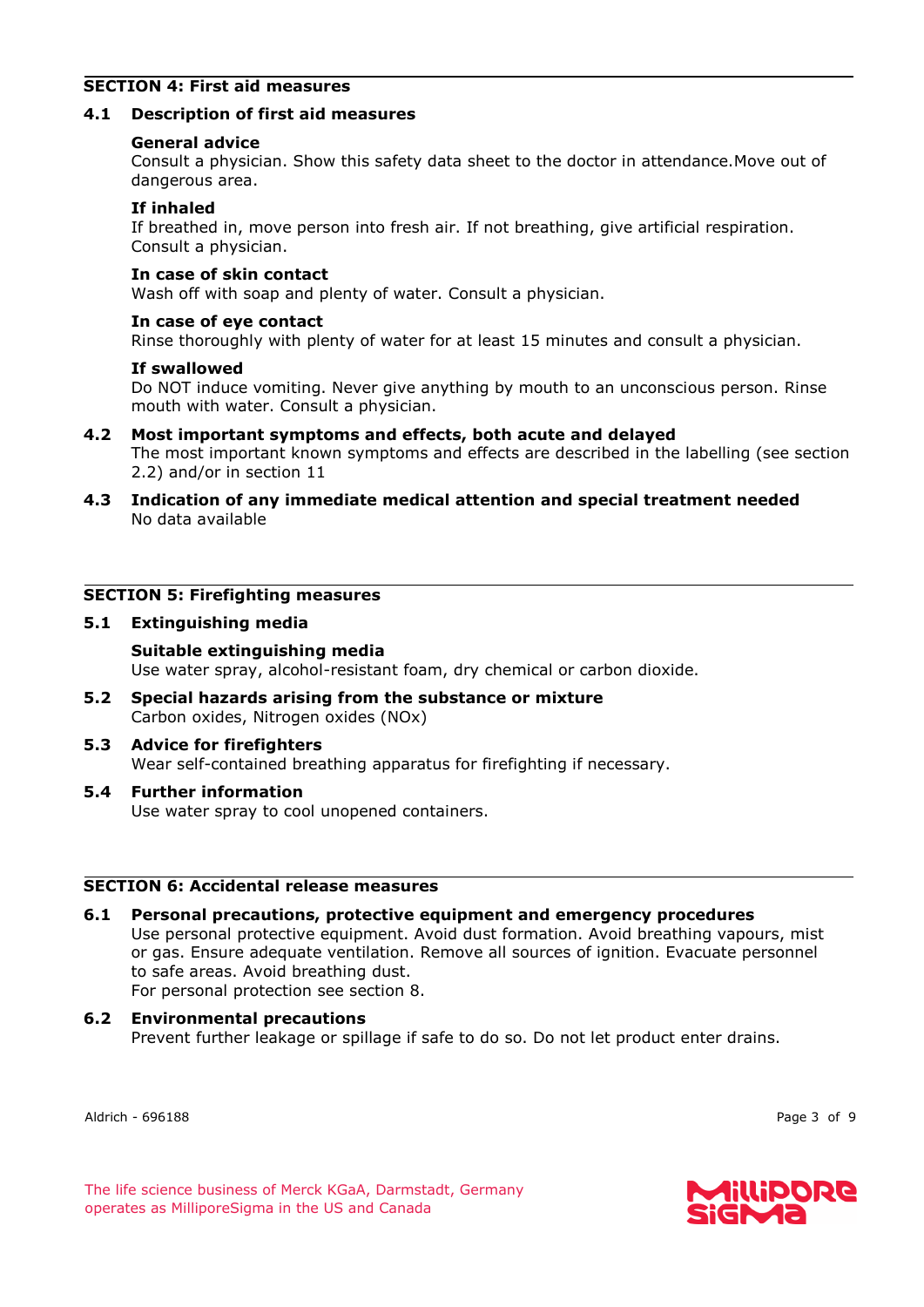# **6.3 Methods and materials for containment and cleaning up**

Sweep up and shovel. Contain spillage, and then collect with an electrically protected vacuum cleaner or by wet-brushing and place in container for disposal according to local regulations (see section 13). Keep in suitable, closed containers for disposal. Contain spillage, pick up with an electrically protected vacuum cleaner or by wet-brushing and transfer to a container for disposal according to local regulations (see section 13).

# **6.4 Reference to other sections**

For disposal see section 13.

# **SECTION 7: Handling and storage**

# **7.1 Precautions for safe handling**

Avoid contact with skin and eyes. Avoid formation of dust and aerosols.Further processing of solid materials may result in the formation of combustible dusts. The potential for combustible dust formation should be taken into consideration before additional processing occurs.

Provide appropriate exhaust ventilation at places where dust is formed.Keep away from sources of ignition - No smoking.Take measures to prevent the build up of electrostatic charge.

For precautions see section 2.2.

# **7.2 Conditions for safe storage, including any incompatibilities**

Keep container tightly closed in a dry and well-ventilated place.

Recommended storage temperature -20 °C

Store under inert gas. Heat-, light-, and moisture-sensitive. Air sensitive. Keep in a dry place.

Storage class (TRGS 510): 4.1B: Flammable solid hazardous materials

#### **7.3 Specific end use(s)**

Apart from the uses mentioned in section 1.2 no other specific uses are stipulated

# **SECTION 8: Exposure controls/personal protection**

#### **8.1 Control parameters**

#### **Components with workplace control parameters** Contains no substances with occupational exposure limit values.

#### **8.2 Exposure controls**

#### **Appropriate engineering controls**

Handle in accordance with good industrial hygiene and safety practice. Wash hands before breaks and at the end of workday.

### **Personal protective equipment**

#### **Eye/face protection**

Safety glasses with side-shields conforming to EN166 Use equipment for eye protection tested and approved under appropriate government standards such as NIOSH (US) or EN 166(EU).

#### **Skin protection**

Handle with gloves. Gloves must be inspected prior to use. Use proper glove removal technique (without touching glove's outer surface) to avoid skin contact

Aldrich - 696188 Page 4 of 9

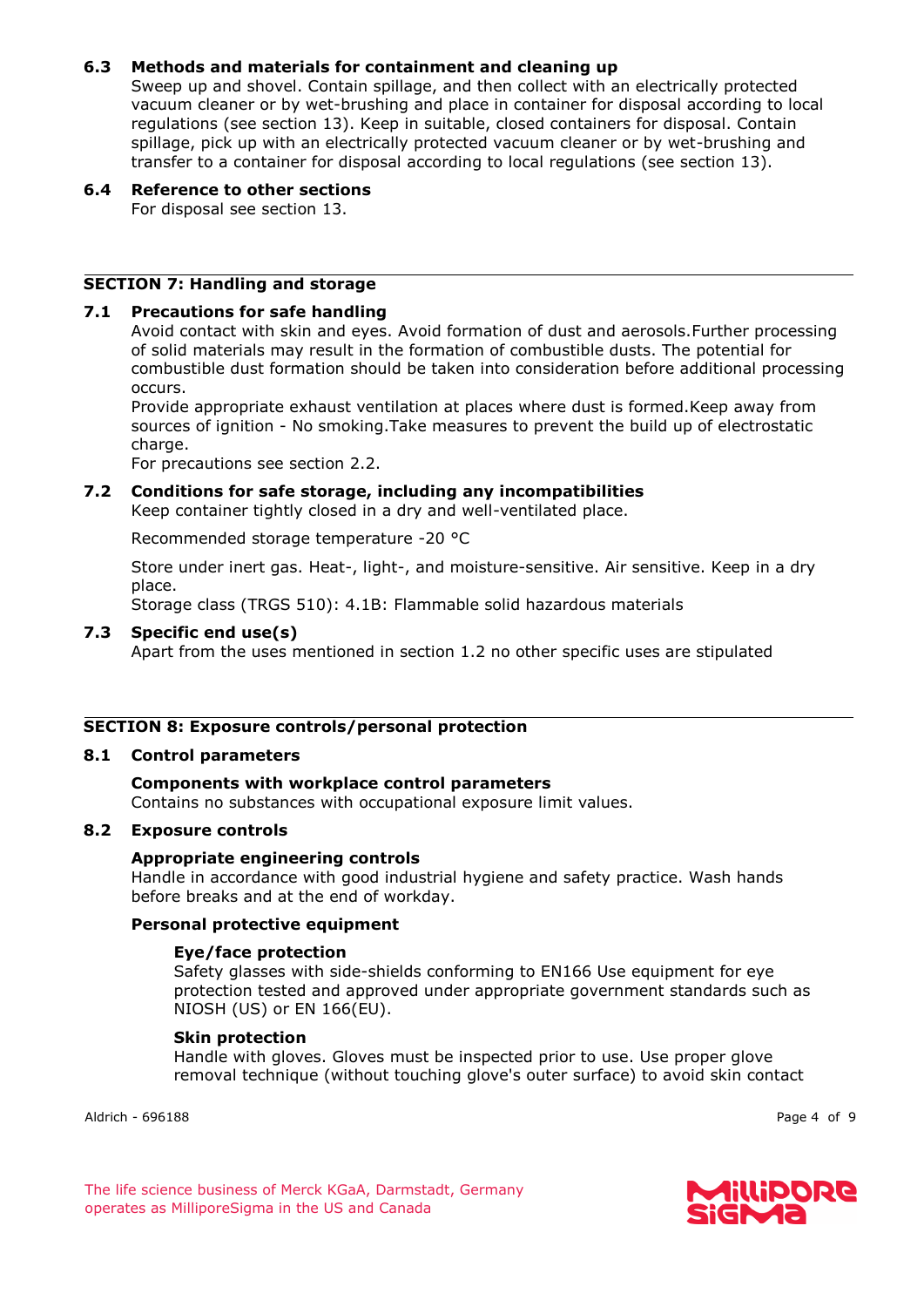with this product. Dispose of contaminated gloves after use in accordance with applicable laws and good laboratory practices. Wash and dry hands.

#### **Body Protection**

Impervious clothing, Flame retardant antistatic protective clothing., The type of protective equipment must be selected according to the concentration and amount of the dangerous substance at the specific workplace.

#### **Respiratory protection**

Where risk assessment shows air-purifying respirators are appropriate use a fullface particle respirator type N100 (US) or type P3 (EN 143) respirator cartridges as a backup to engineering controls. If the respirator is the sole means of protection, use a full-face supplied air respirator. Use respirators and components tested and approved under appropriate government standards such as NIOSH (US) or CEN (EU).

#### **Control of environmental exposure**

Prevent further leakage or spillage if safe to do so. Do not let product enter drains.

#### **SECTION 9: Physical and chemical properties**

#### **9.1 Information on basic physical and chemical properties**

| a)        | Appearance                                         | Form: powder<br>Colour: beige                                         |
|-----------|----------------------------------------------------|-----------------------------------------------------------------------|
| b)        | Odour                                              | No data available                                                     |
| c)        | <b>Odour Threshold</b>                             | No data available                                                     |
| d)        | pH                                                 | No data available                                                     |
| e)        | Melting<br>point/freezing point                    | Melting point/range: 140 °C (284 °F)                                  |
| f)        | Initial boiling point<br>and boiling range         | No data available                                                     |
| g)        | Flash point                                        | ()No data available                                                   |
| h)        | Evaporation rate                                   | No data available                                                     |
| i)        | Flammability (solid,<br>gas)                       | The substance or mixture is a flammable solid with the category<br>2. |
| j)        | Upper/lower<br>flammability or<br>explosive limits | No data available                                                     |
| k)        | Vapour pressure                                    | No data available                                                     |
| $\vert$ ) | Vapour density                                     | No data available                                                     |
| m)        | Relative density                                   | No data available                                                     |
| n)        | Water solubility                                   | No data available                                                     |
| o)        | Partition coefficient:<br>n-octanol/water          | No data available                                                     |
| p)        | Auto-ignition<br>temperature                       | No data available                                                     |
| q)        | Decomposition<br>temperature                       | No data available                                                     |
|           |                                                    |                                                                       |

Aldrich - 696188 Page 5 of 9

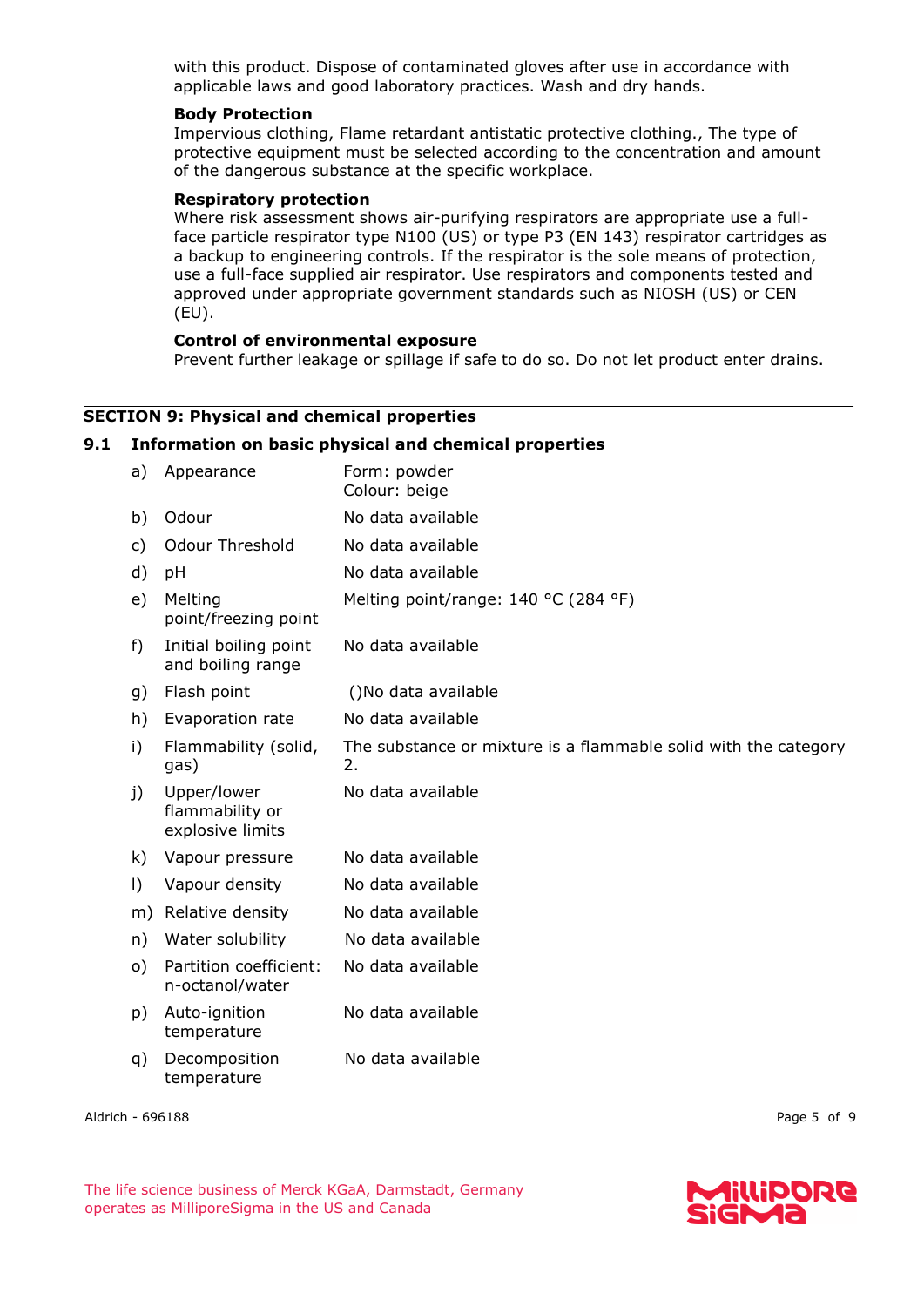- 
- r) Viscosity No data available
- s) Explosive properties No data available
- t) Oxidizing properties No data available
- **9.2 Other safety information** No data available

### **SECTION 10: Stability and reactivity**

- **10.1 Reactivity** No data available
- **10.2 Chemical stability** Stable under recommended storage conditions.
- **10.3 Possibility of hazardous reactions** No data available
- **10.4 Conditions to avoid** Heat, flames and sparks.
- **10.5 Incompatible materials** Strong oxidizing agents
- **10.6 Hazardous decomposition products** Hazardous decomposition products formed under fire conditions. - Carbon oxides, Nitrogen oxides (NOx) Other decomposition products - No data available In the event of fire: see section 5

#### **SECTION 11: Toxicological information**

#### **11.1 Information on toxicological effects**

# **Acute toxicity**

No data available Dermal: No data available No data available

# **Skin corrosion/irritation**

No data available

**Serious eye damage/eye irritation** No data available

**Respiratory or skin sensitisation** No data available

**Germ cell mutagenicity** No data available

#### **Carcinogenicity**

- IARC: No component of this product present at levels greater than or equal to 0.1% is identified as probable, possible or confirmed human carcinogen by IARC.
- NTP: No component of this product present at levels greater than or equal to 0.1% is identified as a known or anticipated carcinogen by NTP.

Aldrich - 696188 Page 6 of 9

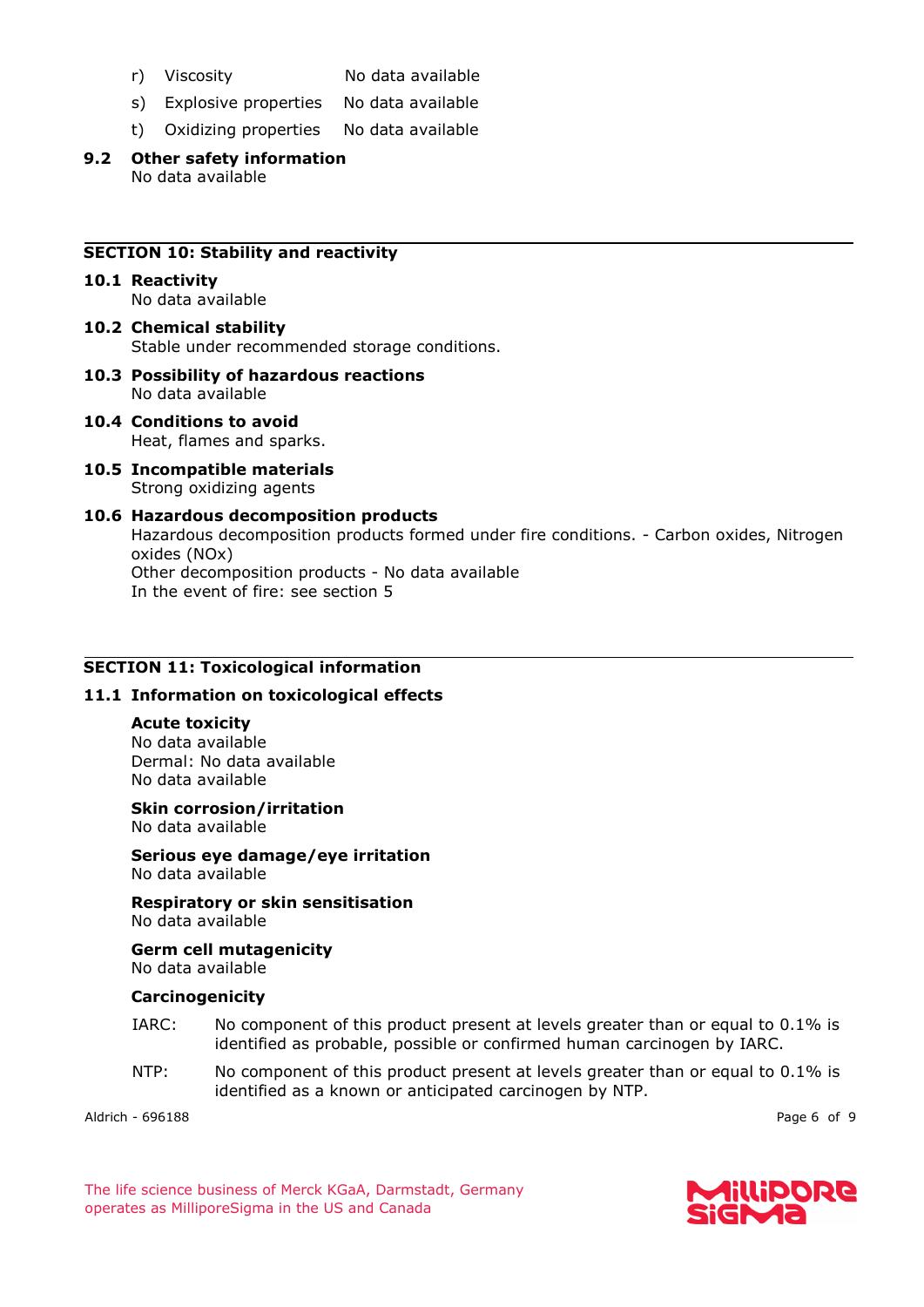OSHA: No component of this product present at levels greater than or equal to 0.1% is on OSHA's list of regulated carcinogens.

**Reproductive toxicity** No data available

No data available

**Specific target organ toxicity - single exposure** Inhalation - May cause respiratory irritation.

**Specific target organ toxicity - repeated exposure** No data available

#### **Aspiration hazard** No data available

#### **Additional Information** RTECS: Not available

# **SECTION 12: Ecological information**

- **12.1 Toxicity** No data available
- **12.2 Persistence and degradability** No data available
- **12.3 Bioaccumulative potential** No data available
- **12.4 Mobility in soil** No data available
- **12.5 Results of PBT and vPvB assessment** PBT/vPvB assessment not available as chemical safety assessment not required/not conducted
- **12.6 Other adverse effects** No data available

#### **SECTION 13: Disposal considerations**

#### **13.1 Waste treatment methods**

#### **Product**

Offer surplus and non-recyclable solutions to a licensed disposal company. Burn in a chemical incinerator equipped with an afterburner and scrubber but exert extra care in igniting as this material is highly flammable. Contact a licensed professional waste disposal service to dispose of this material.

#### **Contaminated packaging**

Dispose of as unused product.

Aldrich - 696188 Page 7 of 9

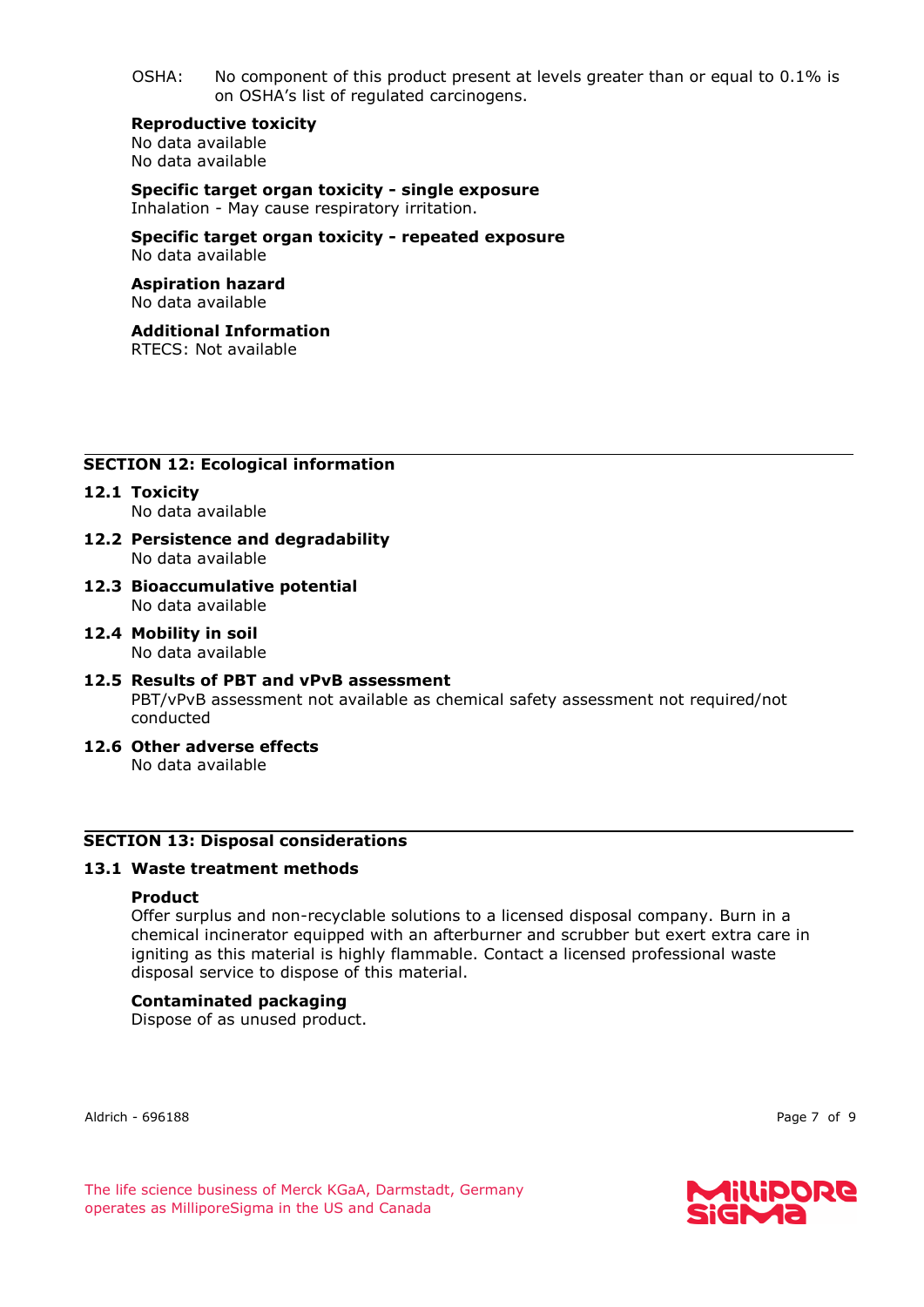#### **SECTION 14: Transport information**

# **DOT (US)**

UN number: 1325 Class: 4.1 Packing group: III Proper shipping name: Flammable solids, organic, n.o.s. (1,3Bis(2,4,6-trimethylphenyl)- 1,3-dihydro-2H-imidazol-2-ylidene) Reportable Quantity (RQ): Poison Inhalation Hazard: No

# **IMDG**

UN number: 1325 Class: 4.1 Packing group: III EMS-No: F-A, S-G Proper shipping name: FLAMMABLE SOLID, ORGANIC, N.O.S. (1,3Bis(2,4,6 trimethylphenyl)-1,3-dihydro-2H-imidazol-2-ylidene)

# **IATA**

UN number: 1325 Class: 4.1 Packing group: III Proper shipping name: Flammable solid, organic, n.o.s. (1,3Bis(2,4,6-trimethylphenyl)-1,3 dihydro-2H-imidazol-2-ylidene)

# **SECTION 15: Regulatory information**

# **SARA 302 Components**

No chemicals in this material are subject to the reporting requirements of SARA Title III, Section 302.

# **SARA 313 Components**

This material does not contain any chemical components with known CAS numbers that exceed the threshold (De Minimis) reporting levels established by SARA Title III, Section 313.

# **SARA 311/312 Hazards**

Fire Hazard, Acute Health Hazard

#### **Massachusetts Right To Know Components**

No components are subject to the Massachusetts Right to Know Act.

No components are subject to the Massachusetts Right to Know Act.

#### **Pennsylvania Right To Know Components**

| 1,3Bis(2,4,6-trimethylphenyl)-1,3-dihydro-2H-<br>imidazol-2-ylidene                         | CAS-No.<br>141556-42-5 | <b>Revision Date</b> |
|---------------------------------------------------------------------------------------------|------------------------|----------------------|
| 1,3Bis(2,4,6-trimethylphenyl)-1,3-dihydro-2H-<br>imidazol-2-ylidene                         | CAS-No.<br>141556-42-5 | <b>Revision Date</b> |
| <b>New Jersey Right To Know Components</b><br>1,3Bis(2,4,6-trimethylphenyl)-1,3-dihydro-2H- | CAS-No.                | <b>Revision Date</b> |

141556-42-5

Aldrich - 696188 Page 8 of 9

imidazol-2-ylidene